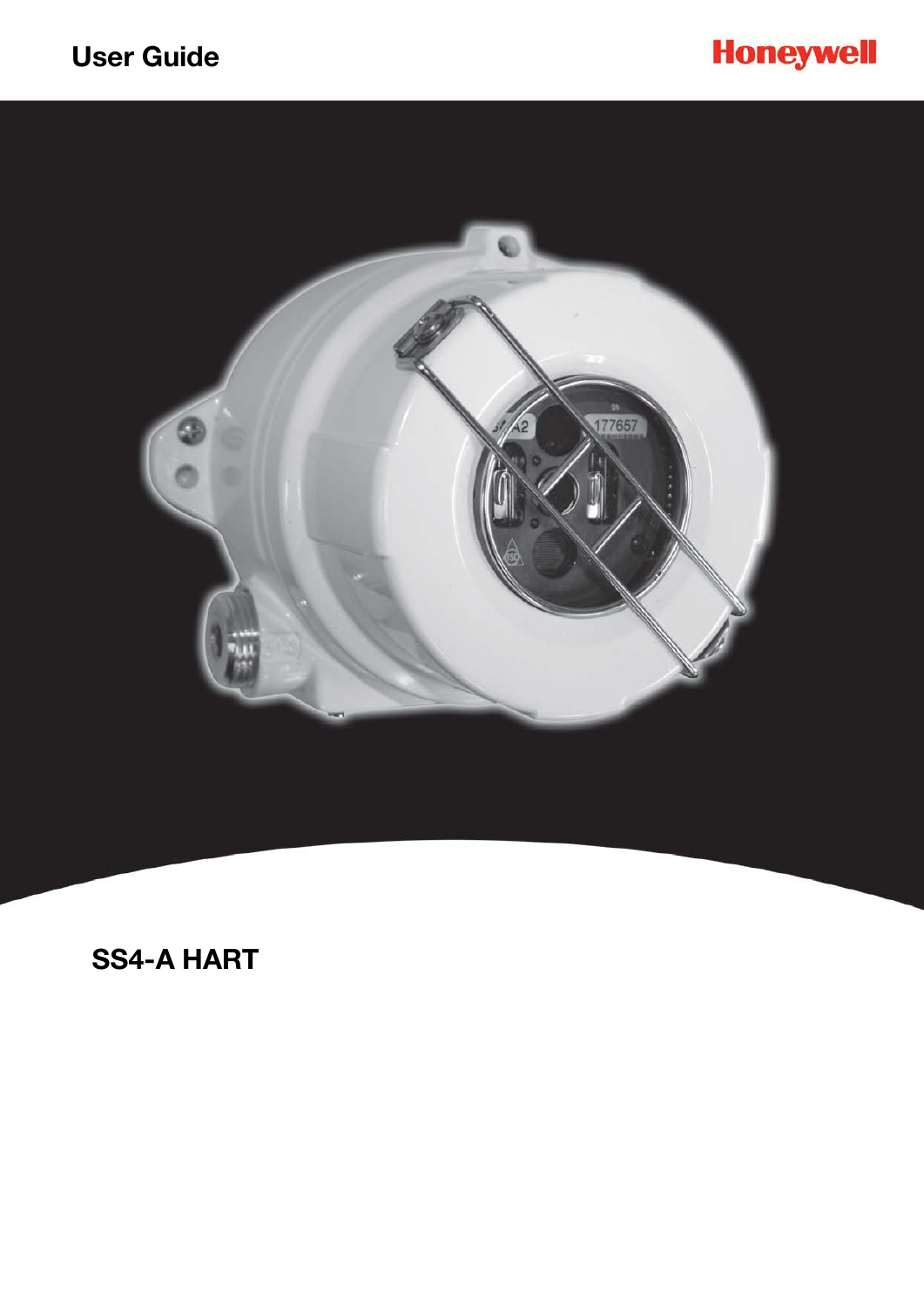| <b>Revision History</b><br>$\overline{\phantom{a}}$ |                 |                |                 |  |
|-----------------------------------------------------|-----------------|----------------|-----------------|--|
| <b>Author</b>                                       | <b>Revision</b> | <b>Date</b>    | <b>Comments</b> |  |
| T. Lapp                                             | A               | April 19, 2013 | Initial release |  |
|                                                     |                 |                |                 |  |
|                                                     |                 |                |                 |  |
|                                                     |                 |                |                 |  |
|                                                     |                 |                |                 |  |
|                                                     |                 |                |                 |  |
|                                                     |                 |                |                 |  |
|                                                     |                 |                |                 |  |
|                                                     |                 |                |                 |  |
|                                                     |                 |                |                 |  |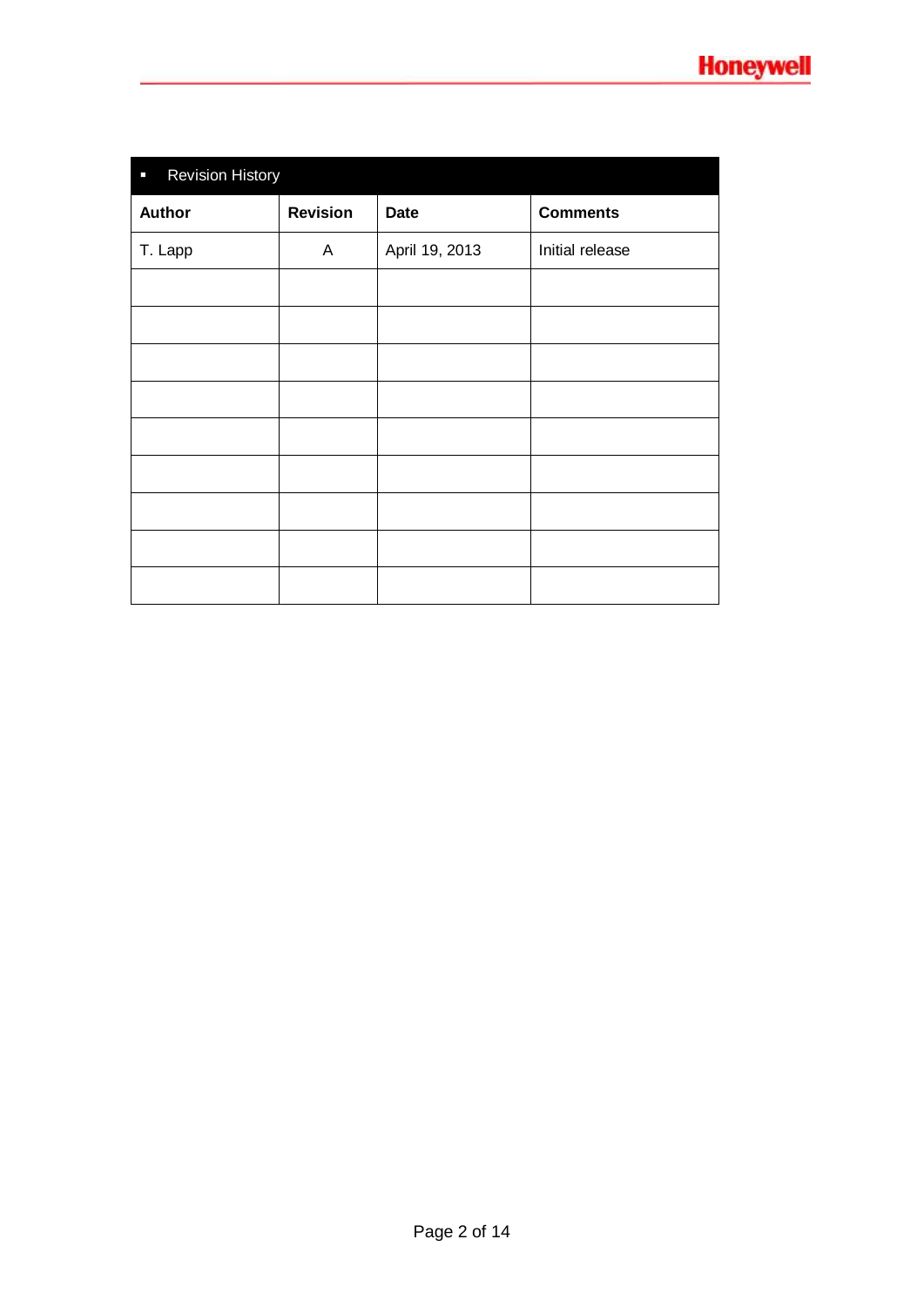# **Table of Contents**

| 1            |  |
|--------------|--|
| $\mathbf 2$  |  |
| $\mathbf{3}$ |  |
|              |  |
|              |  |
|              |  |
|              |  |
|              |  |
|              |  |
|              |  |
|              |  |
|              |  |
|              |  |
|              |  |
|              |  |
|              |  |
|              |  |
| 4            |  |
| 5            |  |
| 6            |  |
| 7            |  |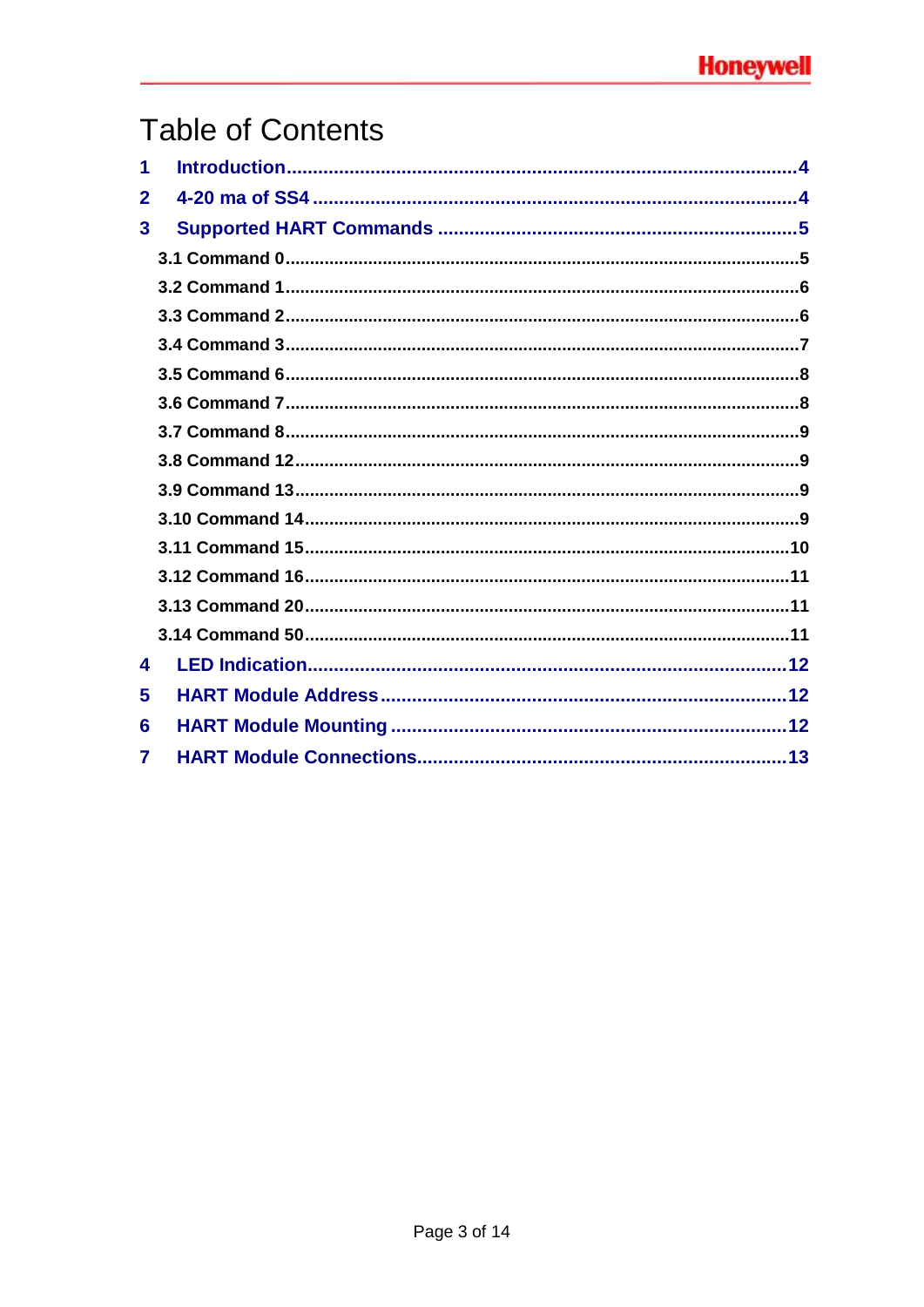## <span id="page-3-0"></span>**1 Introduction**



The Fire Sentry FSCHCOM-SS4 module is a piggy-back device that allows SS4-series flame detectors to communicate with a HART Network Master. The HART module may be considered to be a protocol converter. The flame detector itself communicates to external devices with the FireBus-I proprietary protocol. This HART module obtains alarm and fault status using FireBus-I, and then upon receiving a HART command will respond to the HART master by returning the necessary

information. Communication with the master requires that the request that matches the short address (assigned by the rotary switch) or long address (a combination of device type and serial number).

Pin #2 and Pin #3 of J102 of this module are used for HART communication. Current-loop 4-20 ma is sourced from Pin #2 when switches at S100 are ON, and ground is the current-return point. See below for connection details.

## <span id="page-3-1"></span>**2 4-20 ma of SS4**

This FSCHCOM-SS4 is providing 4-20ma analog value as well as HART protocol simultaneously. In single drop configuration (I=One master to One Device) the analog 4-20ma provide the following information.

- 0 ma : PCB fault, Voltage fault, temperature fault, relay fault.
- 2 ma : Optical Self Test fail & Lid Off fault.
- 4 ma : Normal.
- 20 ma : Alarm.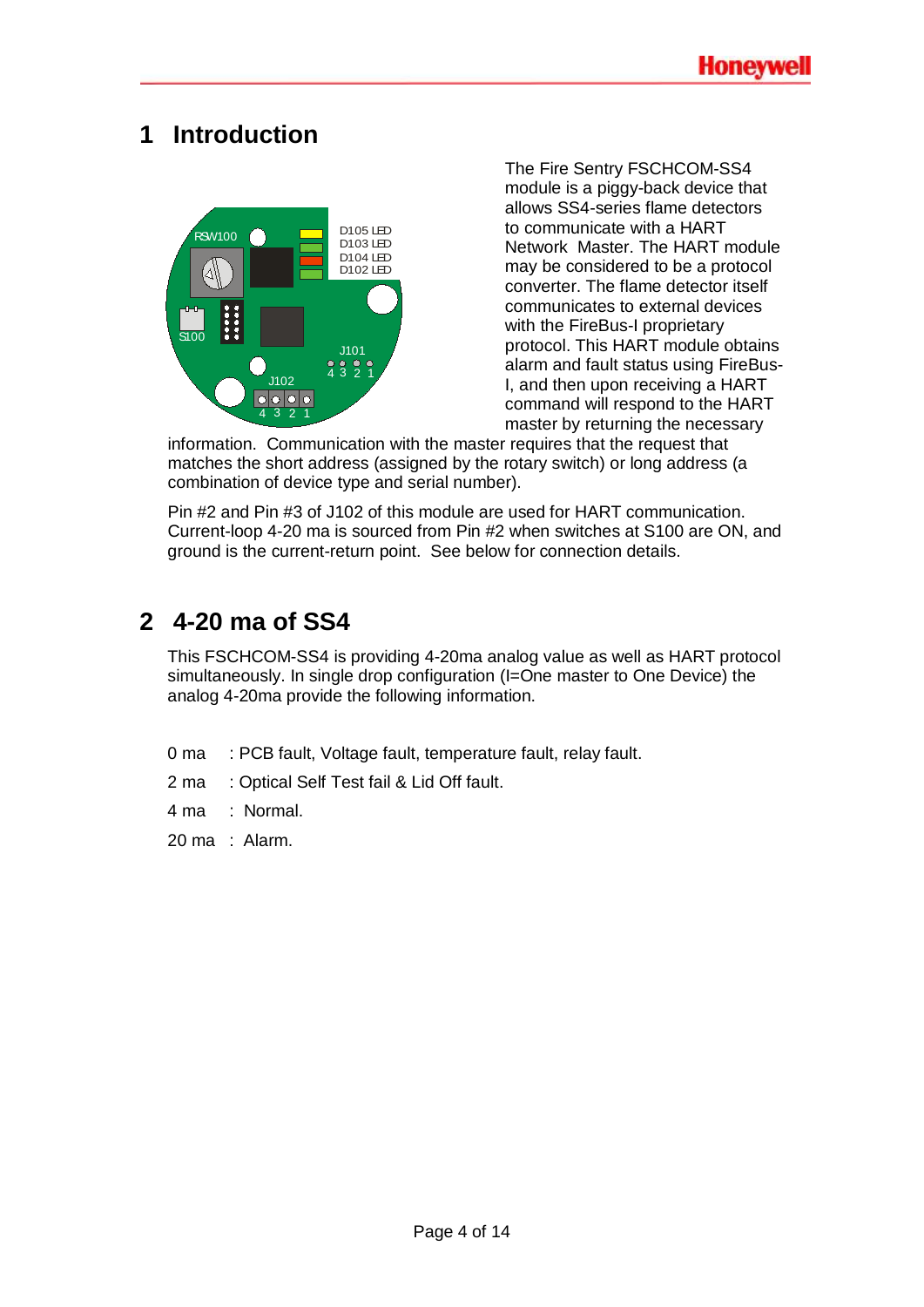## <span id="page-4-0"></span>**3 Supported HART Commands**

The SS4-A HART module supports the commands enumerated below.

#### <span id="page-4-1"></span>**3.1 Command 0**

Use command 0 to read Unique Identifier.

Response to command 0:

Manufacturer ID: Hex 6042 String FSCHCOM

Product ID: Hex E180

Polling address is assigned by rotary switch RSW100 ( 0 , 1, 2, 3, 4, 5, 6, 7, 8, 9, A, B, C, D, E, F).

Placing RSW100 to position 1,2,3.. to F, you are putting the devices in hardware address mode. Hardware address will over-ride software address.

Placing RSW100 to position 0, you are putting the devices in software addressing mode.

You can use command 6 to write polling address to the FSCHCOM module. Once software polling address is written into the FSCHCOM, the address is saved into flash memory until over written by next command 6.

| <b>Byte</b> | Format         | <b>Description</b>                                        |
|-------------|----------------|-----------------------------------------------------------|
| 0           | Unsigned 8     | Must be Decimal 254 (Hex FE)                              |
| 1 to $2$    | Code           | Device Type Hex E1 80                                     |
| 3           | Unsigned 8     | Minimum number of preambles byte from master= 5           |
| 4           | Unsigned 8     | HART Major Revision = $7$                                 |
| 5           | Unsigned 8     | Device Revision Level = $0$                               |
| 6           | Unsigned 8     | Software Revision = $1$                                   |
| 7           | Unsigned 8     | Bit 7,6,5,4,3 Hard ware revision = $0x10$                 |
|             |                | Bit 2,1,0 physical signal code 0x01                       |
| 8           | Unsigned 8     | $Flag = 0. N/A$                                           |
| 9 to 11     | Unsigned<br>24 | Device ID unique from manufacturer                        |
| 12          | Unsigned 8     | Minimum number of preambles byte to master $= 5$          |
| 13          | Unsigned 8     | Maximum number of device variable $=$ 4                   |
| 14 to 15    | Unsigned<br>16 | Configuration Change Counter $= 0$ . No user configurtion |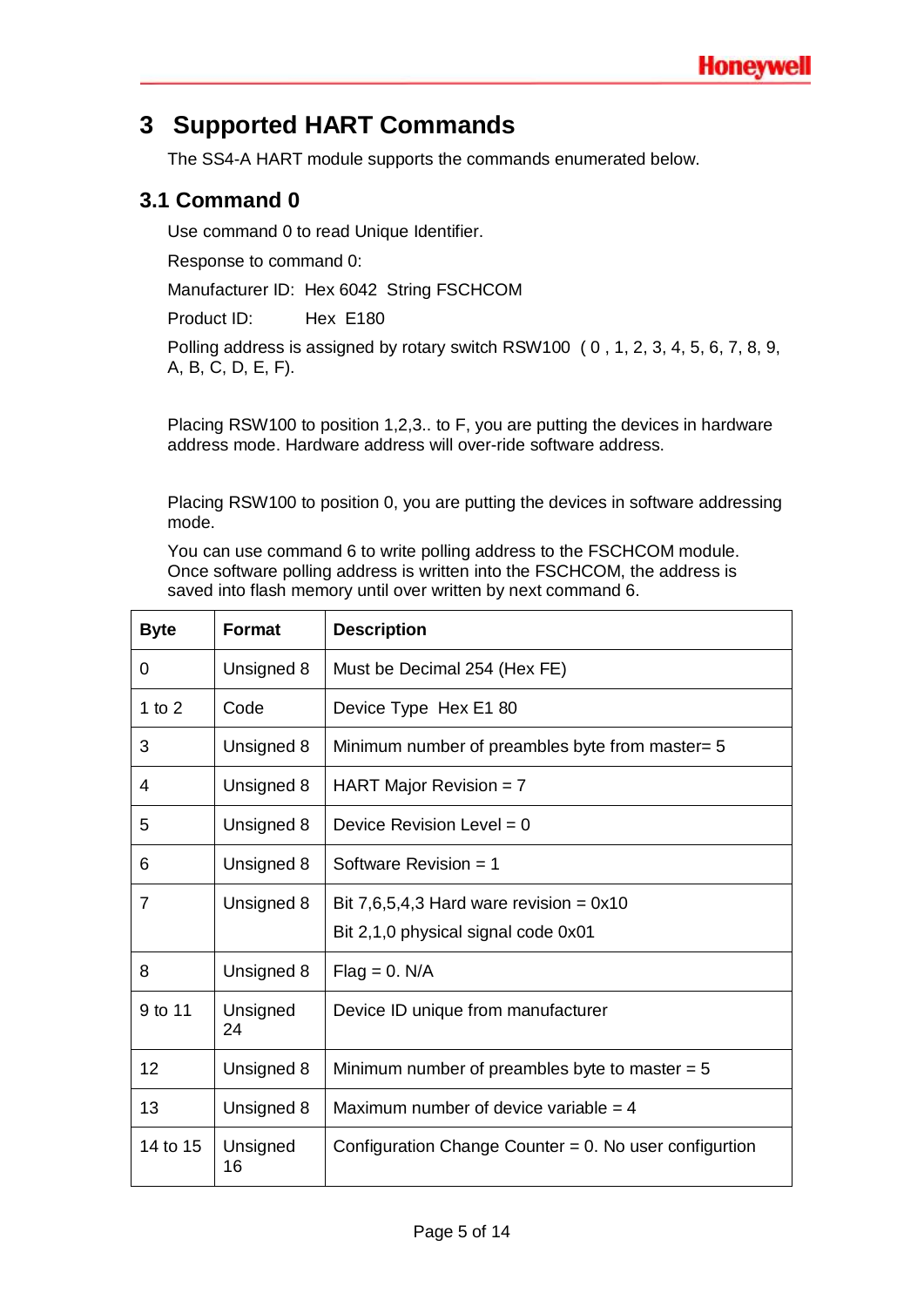| 16 | Unsigned 8                  | Device status                    |
|----|-----------------------------|----------------------------------|
|    | 17 to 18 $ $ Unsigned<br>16 | Manufacturer ID code = Hex 60 42 |
|    |                             |                                  |

#### <span id="page-5-0"></span>**3.2 Command 1**

.

Use command 1 to read the Primary Variable.

Response to command 1:

Alarm and Device status is save into the Primary Variable (Unit in ma), where :

| <b>Byte</b> | <b>Format</b> | <b>Description</b>                                                     |
|-------------|---------------|------------------------------------------------------------------------|
|             | Code          | Unit code in ma                                                        |
| 1 to 4      | Float         | : PCB fault, Voltage fault, temperature fault, relay<br>0 ma<br>fault. |
|             |               | : Optical Self Test fail & Lid Off fault.<br>2 ma                      |
|             |               | : Normal.<br>4 ma                                                      |
|             |               | 20 ma : Alarm                                                          |

### <span id="page-5-1"></span>**3.3 Command 2**

Use command 2 to read Loop current (ignore percent range).

Response to command 2:

The loop current always matches the current that can be measured by milliammeter in series with the device. This includes the loop current under alarm conditions. SS4 flame sensors does not have percent value, therefore please ignore the percent output of this response.

| <b>Byte</b> | <b>Format</b> | <b>Description</b>                                                     |
|-------------|---------------|------------------------------------------------------------------------|
| $0$ to $3$  | Float         | Loop Current in milli-ampere                                           |
|             |               | : PCB fault, Voltage fault, temperature fault, relay<br>0 ma<br>fault. |
|             |               | : Optical Self Test fail & Lid Off fault.<br>2 ma                      |
|             |               | : Normal.<br>4 ma                                                      |
|             |               | 20 ma : Alarm                                                          |
| 4 to 7      | Float         | % reading.                                                             |
|             |               | $0ma = 0%$                                                             |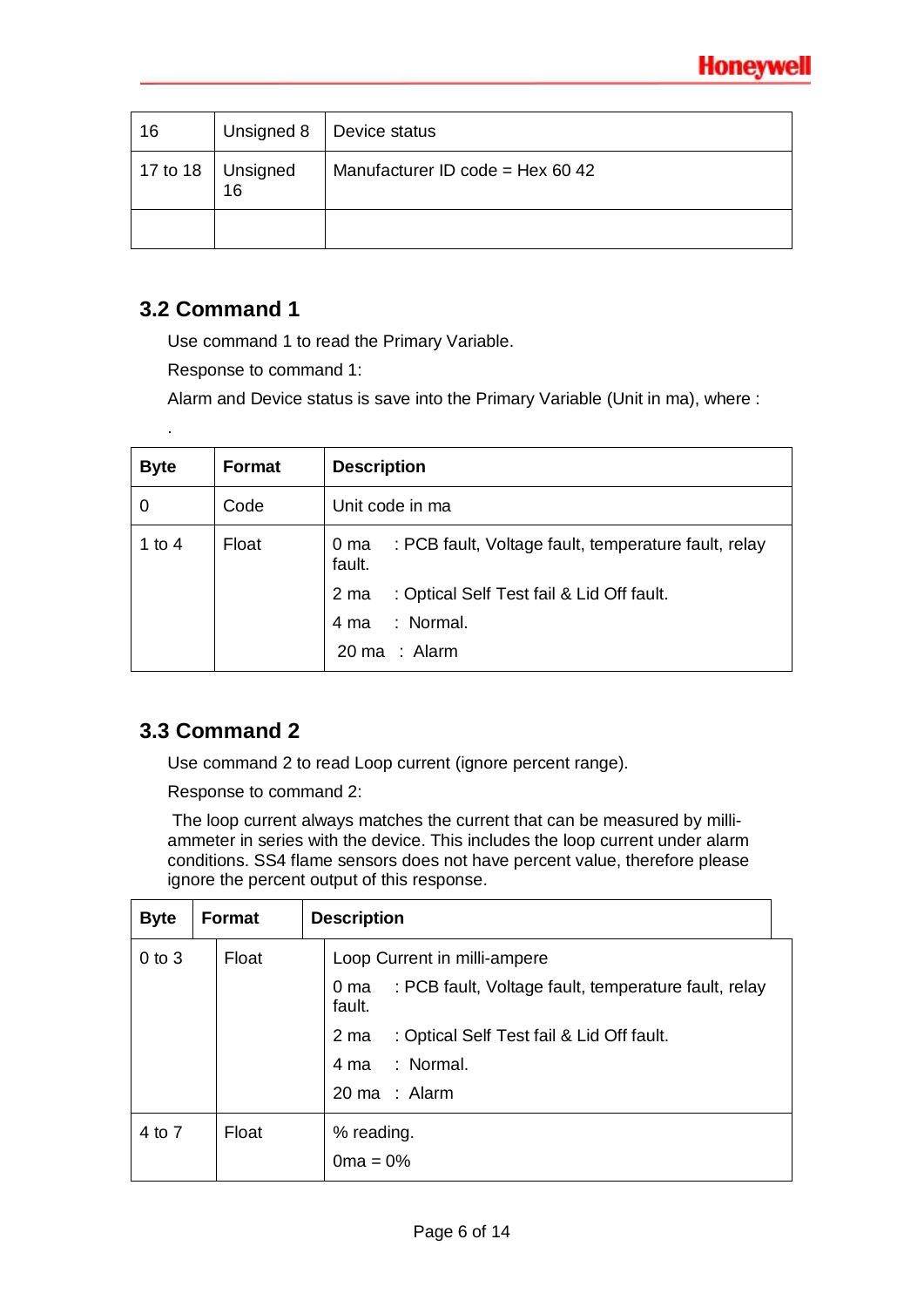|  | $2ma = 10%$    |
|--|----------------|
|  | $4ma = 20%$    |
|  | $20ma = 100\%$ |

### <span id="page-6-0"></span>**3.4 Command 3**

Use command 3 to read dynamic variable and loop current.

Response to command 3:

| <b>Byte</b> | Format       | <b>Description</b>                                                                |  |
|-------------|--------------|-----------------------------------------------------------------------------------|--|
| $0$ to $3$  | <b>Float</b> | Primary Variable Loop current (Unit in milli-ampere)                              |  |
|             |              | : PCB fault, Voltage fault, temperature fault,<br>0 <sub>ma</sub><br>relay fault. |  |
|             |              | : Optical Self Test fail & Lid Off fault.<br>2 ma                                 |  |
|             |              | : Normal.<br>4 ma                                                                 |  |
|             |              | 20 ma : Alarm                                                                     |  |
| 4           | Code         | Unit code for ma . Variable 1                                                     |  |
| $5$ to $8$  | <b>Float</b> | Variable 1. Voltage Fault                                                         |  |
|             |              | : Normal<br>4 ma                                                                  |  |
|             |              | 20 <sub>ma</sub><br>:Voltage Fault (either too low or too high)                   |  |
| 9           | Code         | Unit code for ma. Variable 2                                                      |  |
| 10 to 13    | <b>Float</b> | Variable 2. Temperature Fault                                                     |  |
|             |              | : Normal<br>4 ma                                                                  |  |
|             |              | : Temperature too high.<br>20ma                                                   |  |
| 14          | Code         | Unit code for ma. Variable 3                                                      |  |
| 15 to 18    | <b>Float</b> | Variable 3. Self test and lid off                                                 |  |
|             |              | :Normal<br>4 ma                                                                   |  |
|             |              | :Self Test Fail (window dirty) and/or Lid is off.<br>20 <sub>ma</sub>             |  |
| 19          | Code         | Unit code for ma. Variable 4                                                      |  |
| 20 to 23    | <b>Float</b> | Variable 4. Communication between FSCHCOM<br>module and the SS4 flame detector.   |  |
|             |              | : Normal.<br>4 ma                                                                 |  |
|             |              | 20ma : Temperature too high.                                                      |  |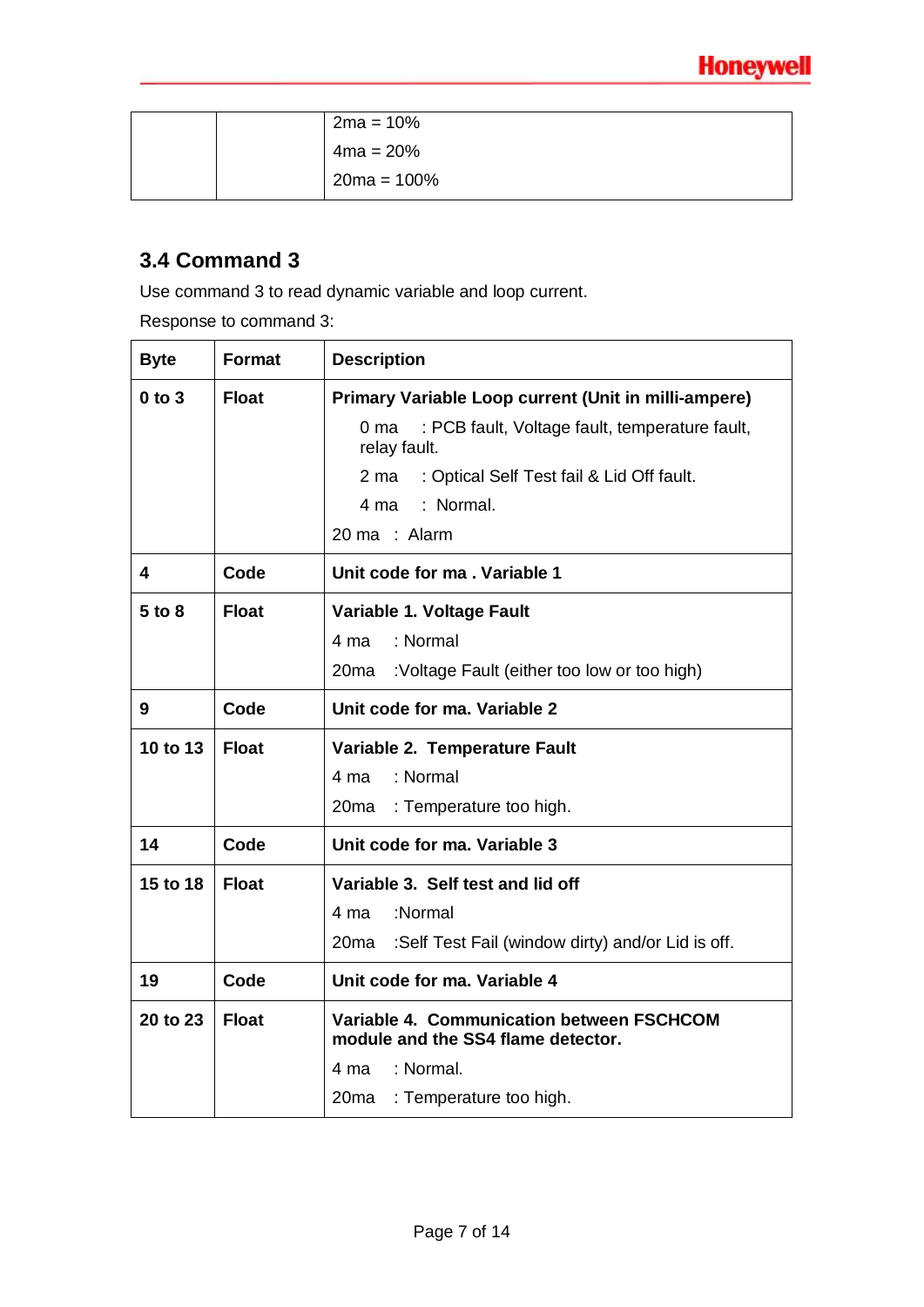### <span id="page-7-0"></span>**3.5 Command 6**

Use command 6 to write the polling address and loop current mode to the field device.

Every HART device must have a polling address.

Response to command 6:

| <b>Byte</b> | <b>Format</b> | <b>Description</b>                                                                                                                                                                                                                        |
|-------------|---------------|-------------------------------------------------------------------------------------------------------------------------------------------------------------------------------------------------------------------------------------------|
|             | Unsigned 8    | Polling address                                                                                                                                                                                                                           |
|             | Code          | $0 =$ loop current off, 1 loop current on.<br>Loop current of this FSCHCOM is enable/disable by<br>hardware dip switches S1. Regardless of the S1 position<br>this byte is always 0. Please make sure you have set the<br>S1 accordingly. |
|             |               |                                                                                                                                                                                                                                           |

Once command 6 is received by the SS4HCOM module, the assigned polling address (decimal 0 to 15, Hex 0 to 0x0f), the SS4HCOM will save the newly assigned short address to flash memory, and use the newly assigned short address until power off.

Upon power on the SS4HCOM module will first read the rotary switch RSW1. If the RSW1 is in position 0, the SS4HCOM will read back the saved short address. If the RSW1 is in position other than 0 (I,e. 1,2,3,4,5...A,B,C,D,E,F), the position number will be used as short address.

### <span id="page-7-1"></span>**3.6 Command 7**

Use command 7 to read the polling address and loop current mode.

Response to command 7:

| <b>Byte</b> | <b>Format</b> | <b>Description</b>                                                                                                                                                                                                                        |
|-------------|---------------|-------------------------------------------------------------------------------------------------------------------------------------------------------------------------------------------------------------------------------------------|
|             | Unsigned 8    | Polling address                                                                                                                                                                                                                           |
|             | Code          | $0 =$ loop current off, 1 loop current on.<br>Loop current of this FSCHCOM is enable/disable by<br>hardware dip switches S1. Regardless of the S1 position<br>this byte is always 0. Please make sure you have set the<br>S1 accordingly. |
|             |               |                                                                                                                                                                                                                                           |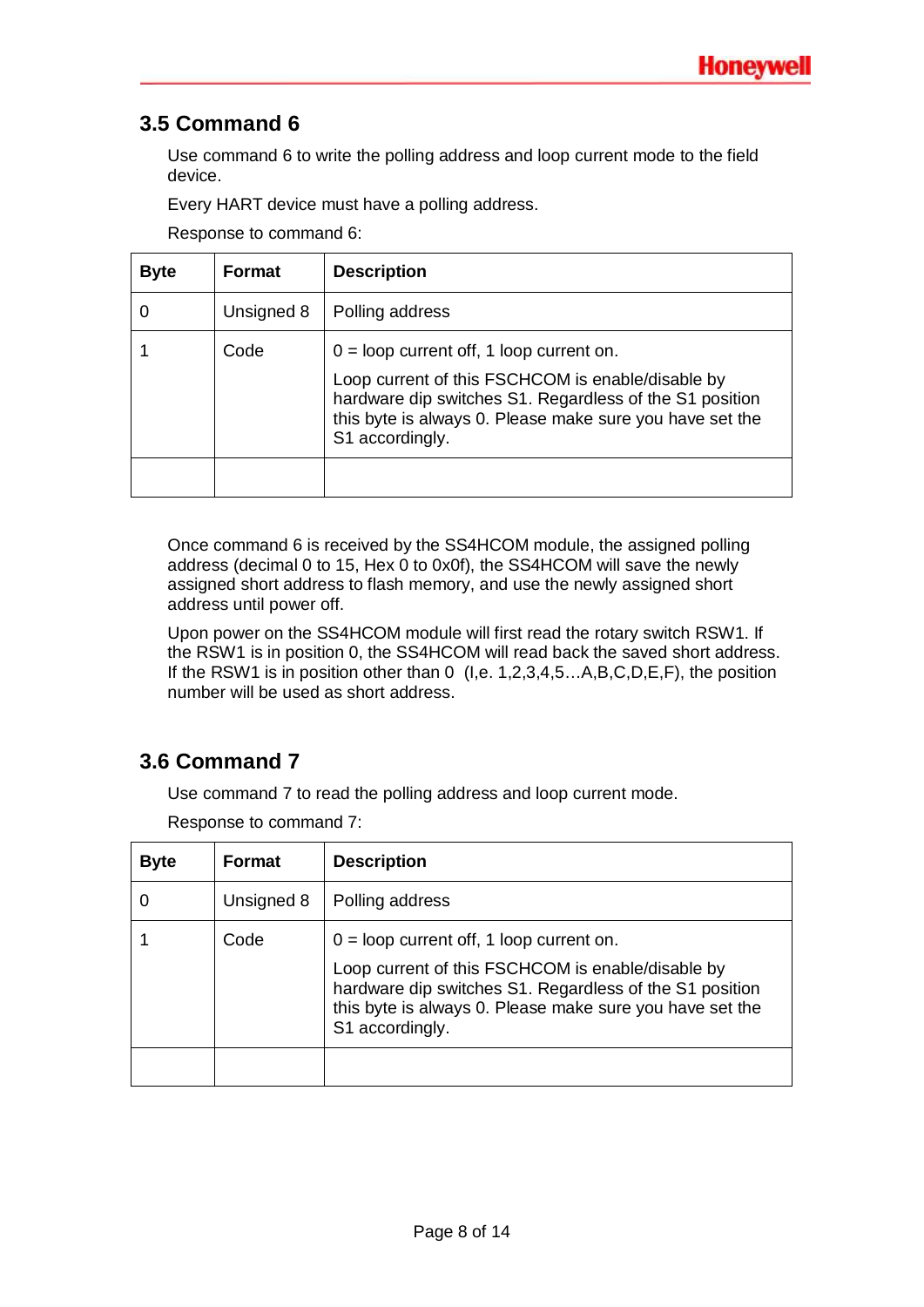### <span id="page-8-0"></span>**3.7 Command 8**

Use command 8 to read Dynamic Variable Classification.

This command is not application flame sensors, however the FSCHCOM will reply as following:

Response to command 8:

| <b>Byte</b> | Format | <b>Description</b>   |
|-------------|--------|----------------------|
|             | Code   | 0 for undefined code |
|             | Code   | 0 for undefined code |
| 2           | Code   | 0 for undefined code |
| 3           | Code   | 0 for undefined code |
|             |        |                      |

#### <span id="page-8-1"></span>**3.8 Command 12**

Use command 12 to read the message contained within the FSCHCOM module.

Response to command 12:

| <b>Byte</b>     | Format                 | <b>Description</b>    |
|-----------------|------------------------|-----------------------|
| $\vert$ 0 to 23 | Packed<br><b>ASCII</b> | Alpha numeric message |

#### <span id="page-8-2"></span>**3.9 Command 13**

Use command 13 to read Tag, Descriptor, Date of release.

Response to command 13:

| <b>Byte</b> | Format           | <b>Description</b>       |
|-------------|------------------|--------------------------|
| $0$ to $5$  | Packed<br>string | <b>TAG</b>               |
| 6 to 15     | Packed<br>string | Description              |
| 18-20       | Date             | Date of firmware release |

### <span id="page-8-3"></span>**3.10 Command 14**

Use command 14 to Primary variable transducer information.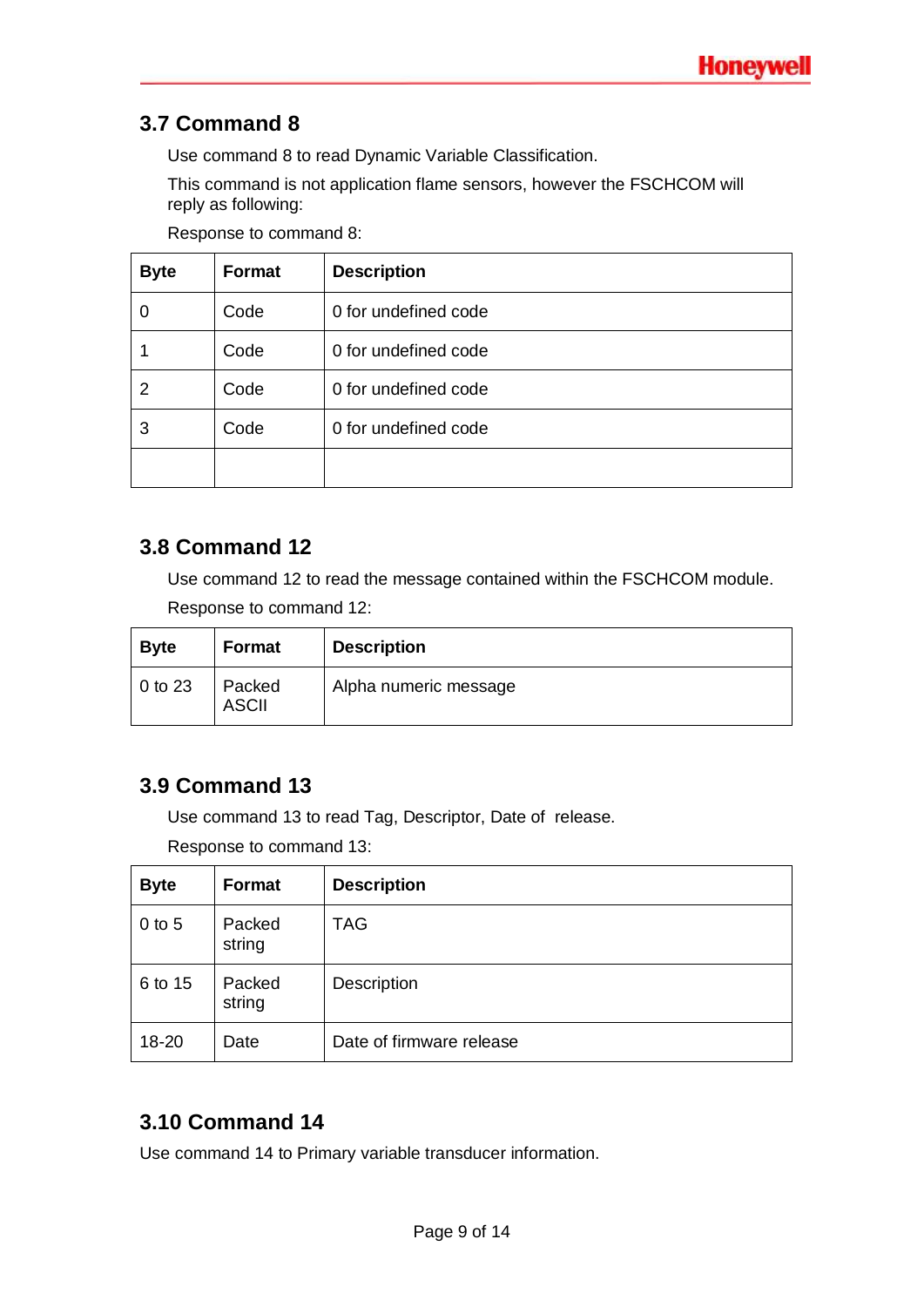#### Response to command 14:

| <b>Byte</b> | <b>Format</b>  | <b>Description</b>                           |
|-------------|----------------|----------------------------------------------|
| $0$ to $2$  | Unsigned<br>24 | Transducer Serial Number                     |
| 3           | Code           | 0 for undefined 39 (Hex 27) for milli ampere |
| 4 to 7      | Float          | Upper limit is 20 ma Hex (41 A0 00 00)       |
| 8 to 11     | Float          | Lower Limit is 0 ma Hex (00 00 00 00)        |
| 12 to 15    | float          | SPAN Low Limit is Hex (00 00 00 00)          |

#### <span id="page-9-0"></span>**3.11 Command 15**

This command is not applicable for Flame Sensors. However this FSCHCOM will still respond to this command with all zero.

| <b>Byte</b> | <b>Format</b> | <b>Description</b>                  |
|-------------|---------------|-------------------------------------|
| 0           | Code          | Code $0 = High priority$            |
| 1           | Code          | $Code 0 = Undefined$                |
| 2           | Code          | Code $0 =$ Undefined                |
| $3$ to $6$  | Float         | Upper range value 20 ma             |
| 7 to 10     | Float         | Lower range value 0 ma              |
| 11 to 14    | Float         | Damping Factor $0 = Not$ Applicable |
| 15          | Code          | $Code 0 = Undefined$                |
| 16          | Code          | $Code 0 = Undefined$                |
| 17          | code          | Code $0 =$ Undefined                |
|             |               |                                     |

Response to command 15: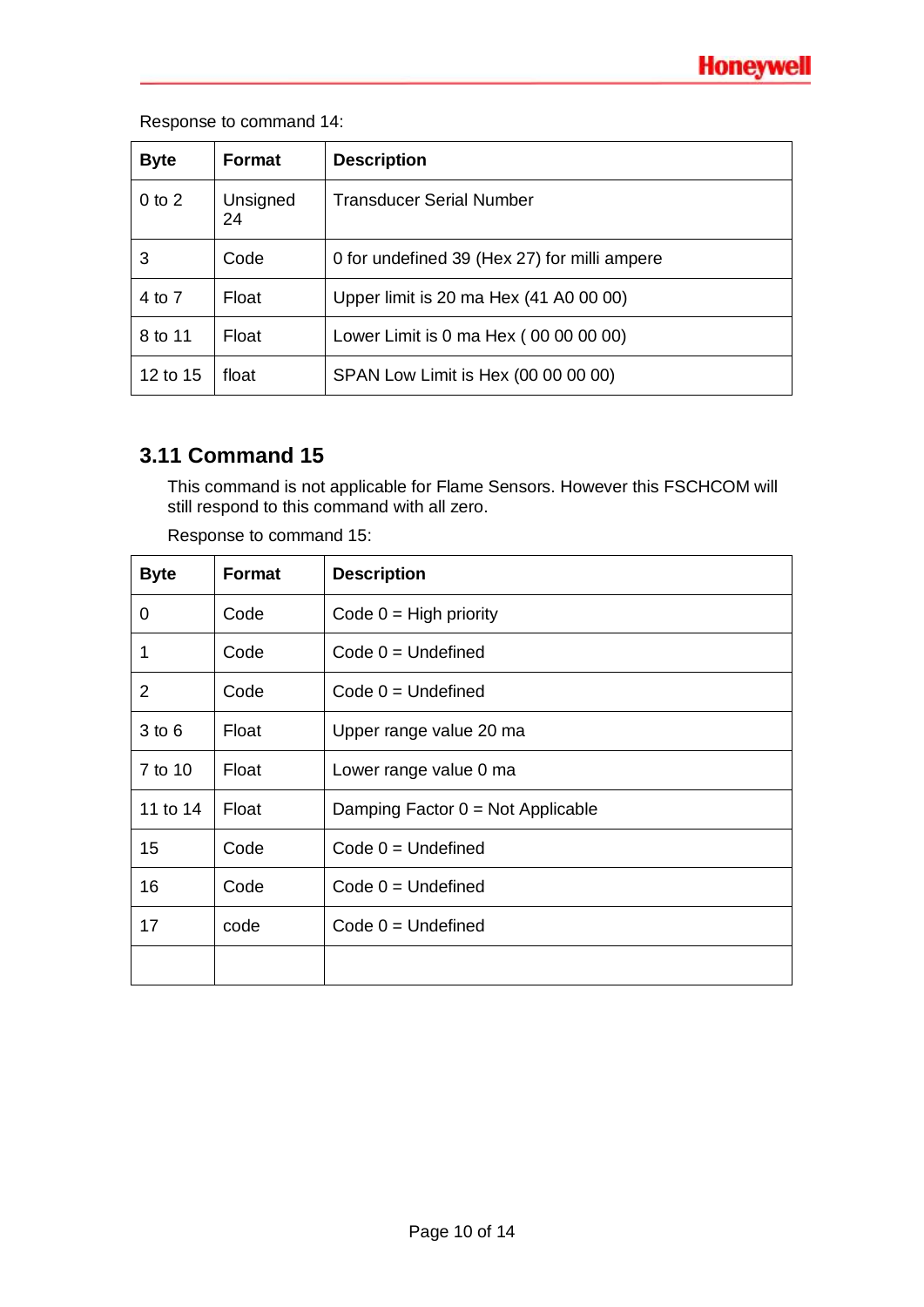#### <span id="page-10-0"></span>**3.12 Command 16**

Use this command to read Final Assembly Number.

This command is not applicable for Flame Sensors. However this FSCHCOM will still respond to this command with all zero.

Response to command 16:

| <b>Byte</b> | <b>Format</b>         | <b>Description</b>        |
|-------------|-----------------------|---------------------------|
| $0$ to $2$  | <b>Unsigned</b><br>24 | $000000 = Not applicable$ |

#### <span id="page-10-1"></span>**3.13 Command 20**

Use this command to read long tag.

Response to command 20:

| <b>Byte</b> | Format | <b>Description</b>              |
|-------------|--------|---------------------------------|
| $0$ to 31   | string | Long Tag = "FSHCOM MODULE SS4." |

### <span id="page-10-2"></span>**3.14 Command 50**

This command is not applicable for Flame Sensors. However this FSCHCOM will still respond to this command with all zero.

| <b>Byte</b> | Format     | <b>Description</b>   |
|-------------|------------|----------------------|
|             | Unsigned 8 | Code $0 =$ undefined |
|             | Unsigned 8 | Code $0 =$ undefined |
| 2           | Unsigned 8 | Code $0 =$ undefined |
| 3           | Unsigned 8 | Code $0 =$ undefined |

Response to command 50: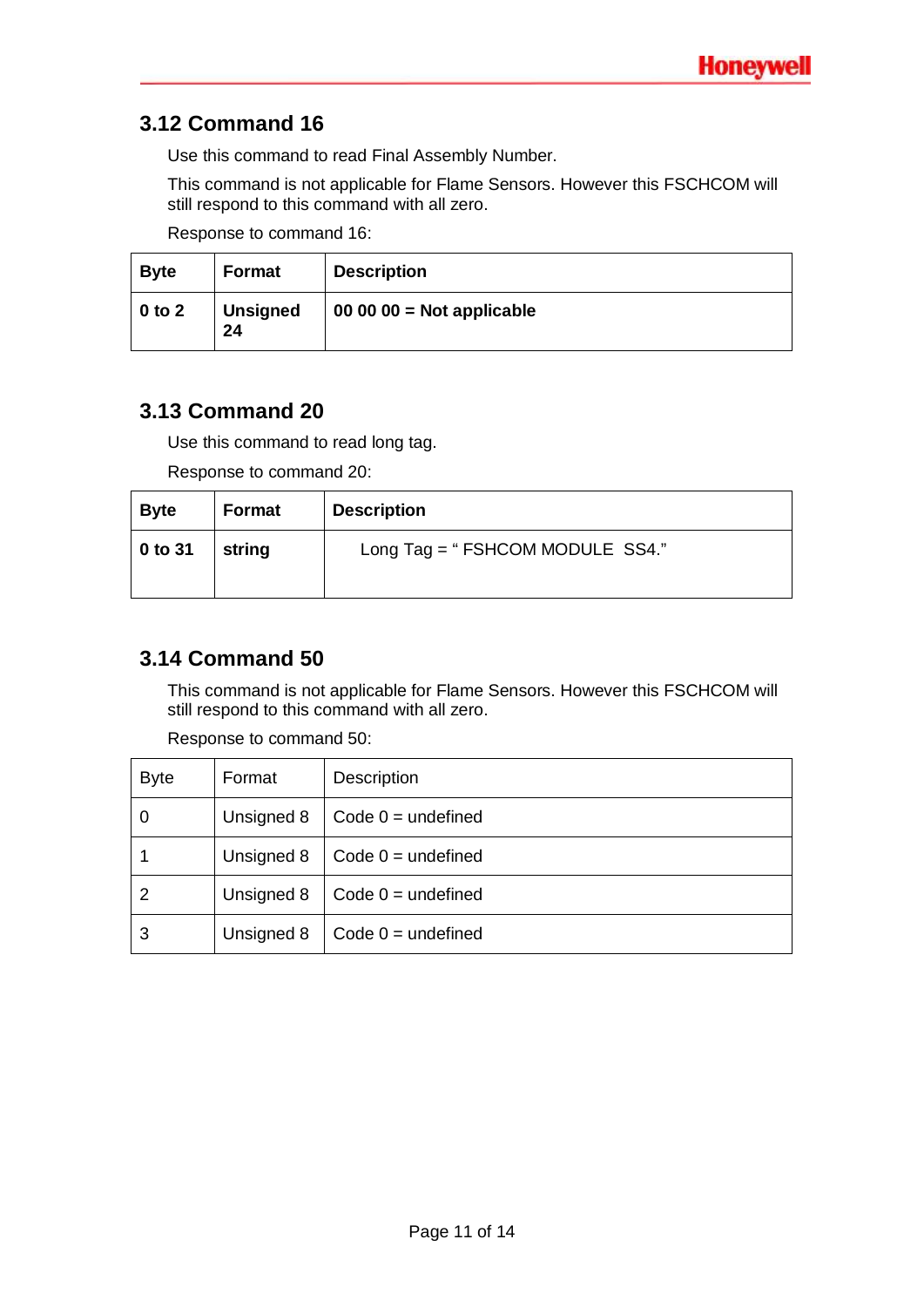## <span id="page-11-0"></span>**4 LED Indication**

Four LEDs are provided on the HART module for status indication, as follows:

D105 Yellow LED indicates fault or normal. Yellow on = Fault, Off=Normal.

D102 Green LED. Solid Green = Hart is polled and response.

 $Off = not active$ .

D103 Green LED. Blinking Green = Heart Beat of the SS4 communication.

Solid Green or OFF = Waiting for SS4 to respond.

D104 Red LED. Solid Red = Alarm. Off = No Alarm.

## <span id="page-11-1"></span>**5 HART Module Address**

Polling address is assigned by rotary switch RSW1 (0,1,2,3,4,5,6,7,8,9,A,B,C,D,E,F).

Placing RSW1 to position 1,2,3.. to F, you are putting the devices in hardware address mode. Hardware address will override software address.

Placing RSW1 to position 0, you are putting the devices in software addressing mode. You can use command 6 to write polling address to the FSCHCOM module. Once software polling address is written into the FSCHCOM, the address is saved into flash memory until overwritten by next command

## <span id="page-11-2"></span>**6 HART Module Mounting**

If you have ordered Hart Module Option along with your SS4 , the HART module is most likely already installed on the SS4 module.

If you have ordered HART module separately, remember to secure the HART module to your SS4 module with two screws.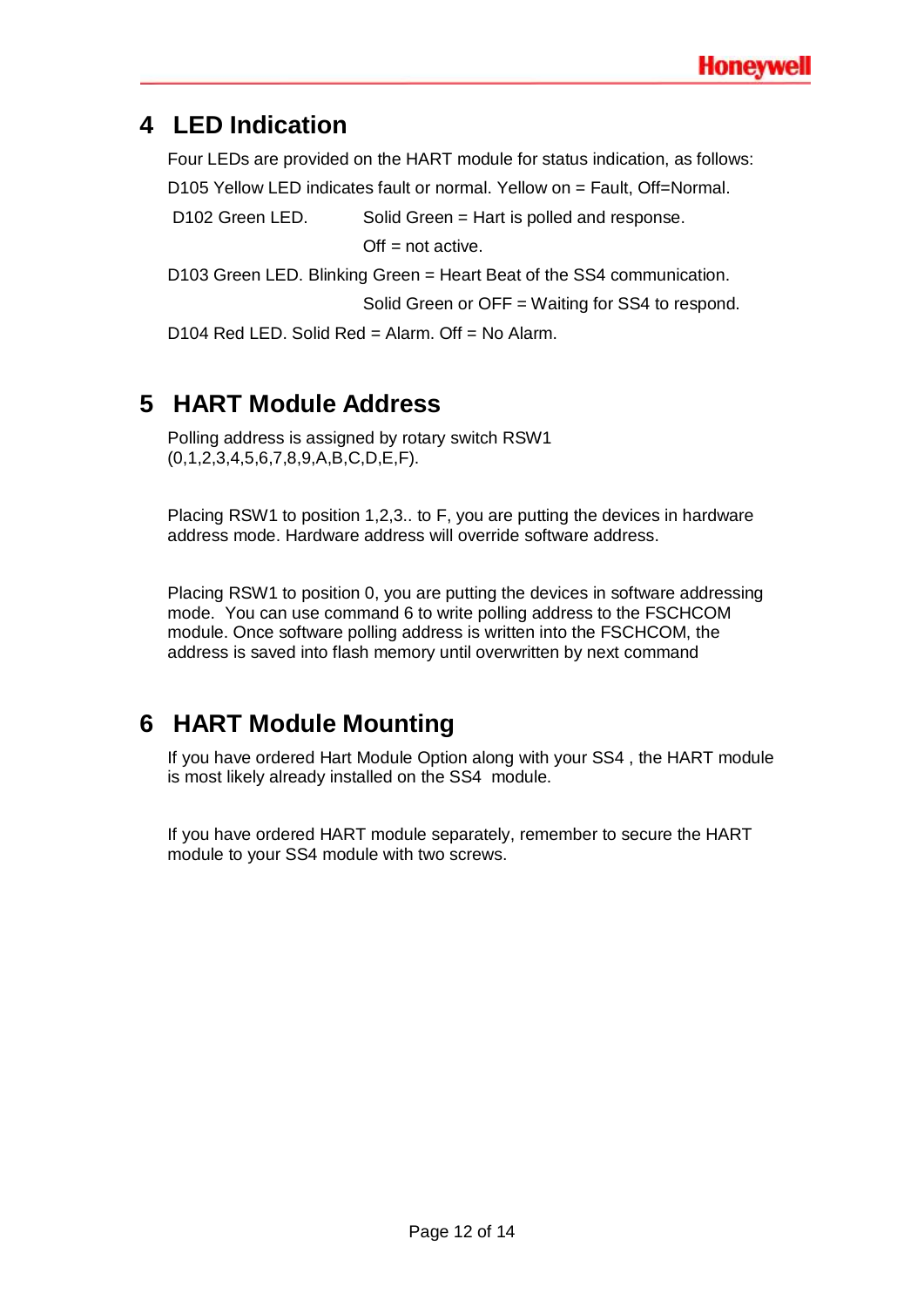## <span id="page-12-0"></span>**7 HART Module Connections**

Follow the steps below to connect a single HART module to a HART Master.

- 1. Turn off power to the detector.
- 2. Connect HART signaling line to J102 pins #2 and #3.
- 3. If you need current-source signaling in addition to HART, turn on both S100 switches by pressing them down (toward the circuit board).
- 4. Connect the positive terminal of your current load to J102 pin #2 (this is the pin next to the ground pin).
- 5. Connect the return terminal of the current loop to J102 pin #1 (this is the ground pin). Ensure that nominal loop resistance is approximately 250 ohms.
- 6. Turn on 24 volt DC power to the detector.

In the event you need to configure a multi-drop HART network, contact the factory for further guidance.